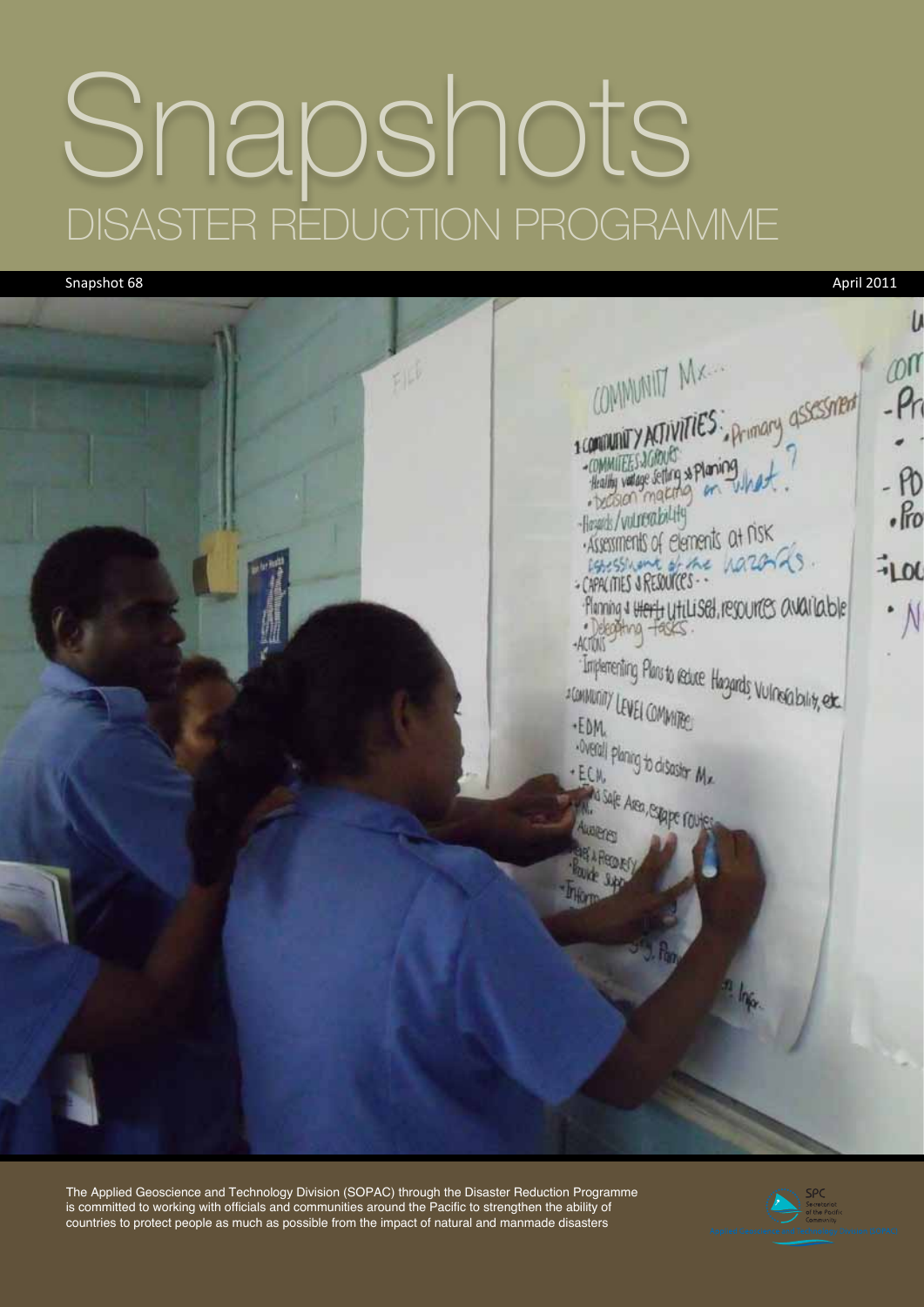#### From the Managers Desk

![](_page_1_Picture_1.jpeg)

The EU EDF 9 B Envelope Project is really making some great strides as we demonstrate in this issue. The Federated States of Micronesia will have Emergency Operations Centres at state level and Chuuk is the first state to complete construction. In addition to this we are continuing with our training programme with the leadership and support of The Asia Foundation/USAID Office of Foreign Disaster Assistance and also continuing support for the developing of Joint DRM and CCA National Action Plans.

Mosese Sikivou

During April we have also been undertaking preparations for the Global Platform for Disaster Risk Reduction which is being held in Geneva from 8th – 13th May. A delegation of about 30 people are representing the Pacific with SOPAC contributing 4 including the SOPAC Division Director, Dr. Russell Howorth. We have worked closely with the UNISDR Sub Regional Office and colleagues from Pacific island countries to prepare for the Platform and will provide insights from those who attended in pour May issue

For the moment though I hope you enjoy reading this issue.

Mosese Sikivou

#### IN THIS ISSUE

- New Emergency Operation Centre for Chuuk State and Pohnpei State
- Progress on the Marshall Islands Joint National Action Plan
- Climate Change Week and Joint National Action Planning in Cook Islands
- Disaster Management Training for Final Year Nursing Students
- Disaster Risk Management Training for Local Municipal Government Official Lautoka, Nadi, and Sigatoka
- Upcoming Events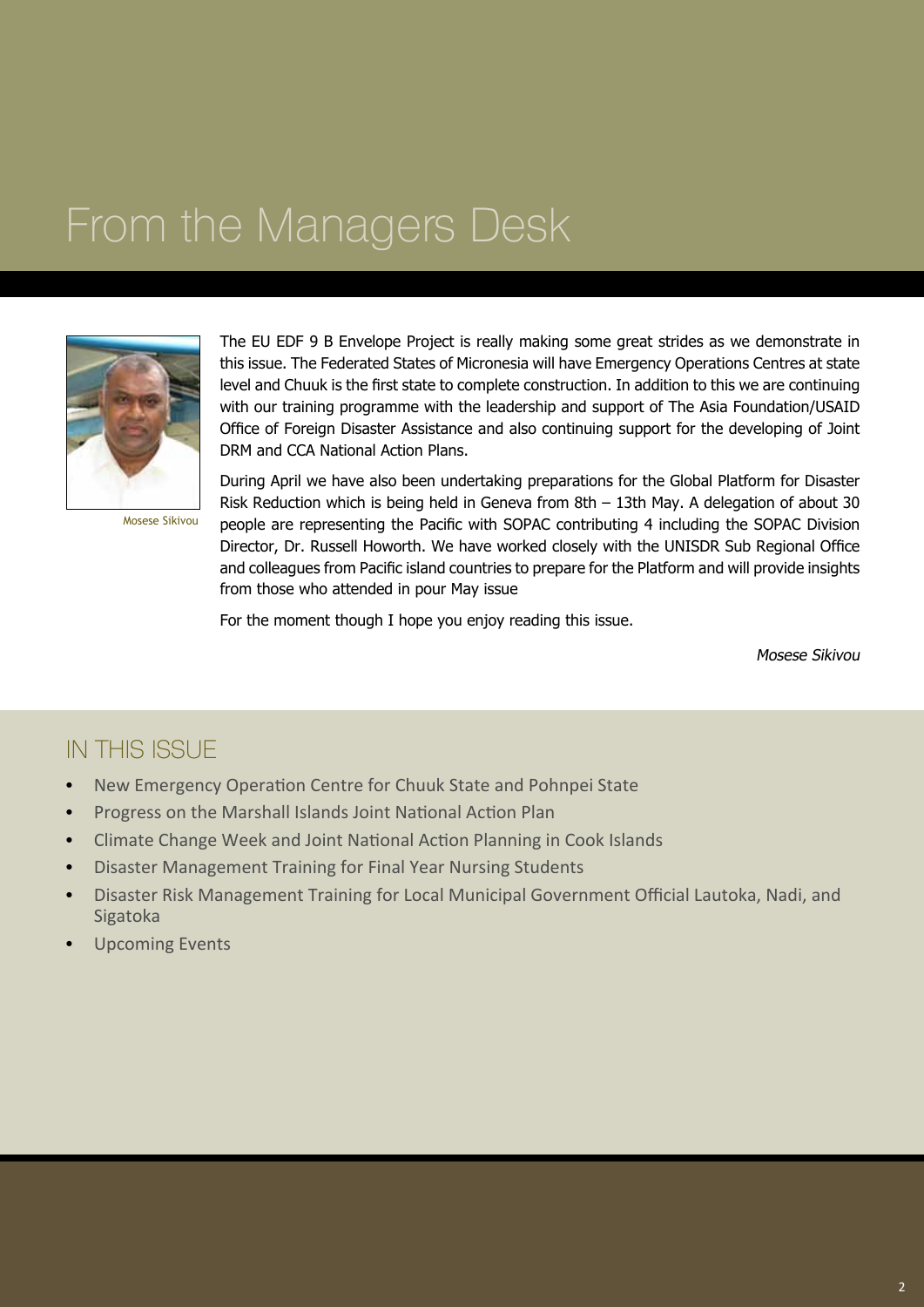### New Emergency Operation Centre for Chuuk State and Pohnpei State

Renovation of the Chuuk State Emergency Operation Centre (Disaster Coordination Office) has been completed which was funded by the European Union through the Disaster Risk Reduction Project (B-Envelope) implemented by the Applied Geosience & Technology Division of the Secretariat of the Pacific Community.

Renovations commenced in the last quarter of 2010 and was completed as scheduled in April 2011 at a cost of US\$67,537.00. The B-Envelope Project Manager, George Beck, was pleased that construction work was completed on schedule and within budget. He acknowledged the professional workmanship of the contractor, PLEC Construction Inc. which is based in Chuuk. The hard work of the FSM National Government, Office of the Environment and Emergency Management, and the Chuuk State Government in coordinating and supervising construction must also be complimented. The project has also supplied office furniture and will install early warning communication equipment.

The B-Envelope project is also funding the renovation of the Emergency Operation Centres in Yap, Kosrae and Pohnpei States. A ground breaking ceremony was held in Pohnpei on 18 April 2011 to mark the commencement of construction phase that was attended by senior Government officials from the National and State Government. The construction work is expected to be completed by the end of this year which will improve the infrastructure and strengthen the capacity of the Pohnpei State Government in coordinating and managing disaster related work.

![](_page_2_Picture_4.jpeg)

Newly renovated Chuuk State Disaster Coordination Office

![](_page_2_Picture_6.jpeg)

![](_page_2_Picture_7.jpeg)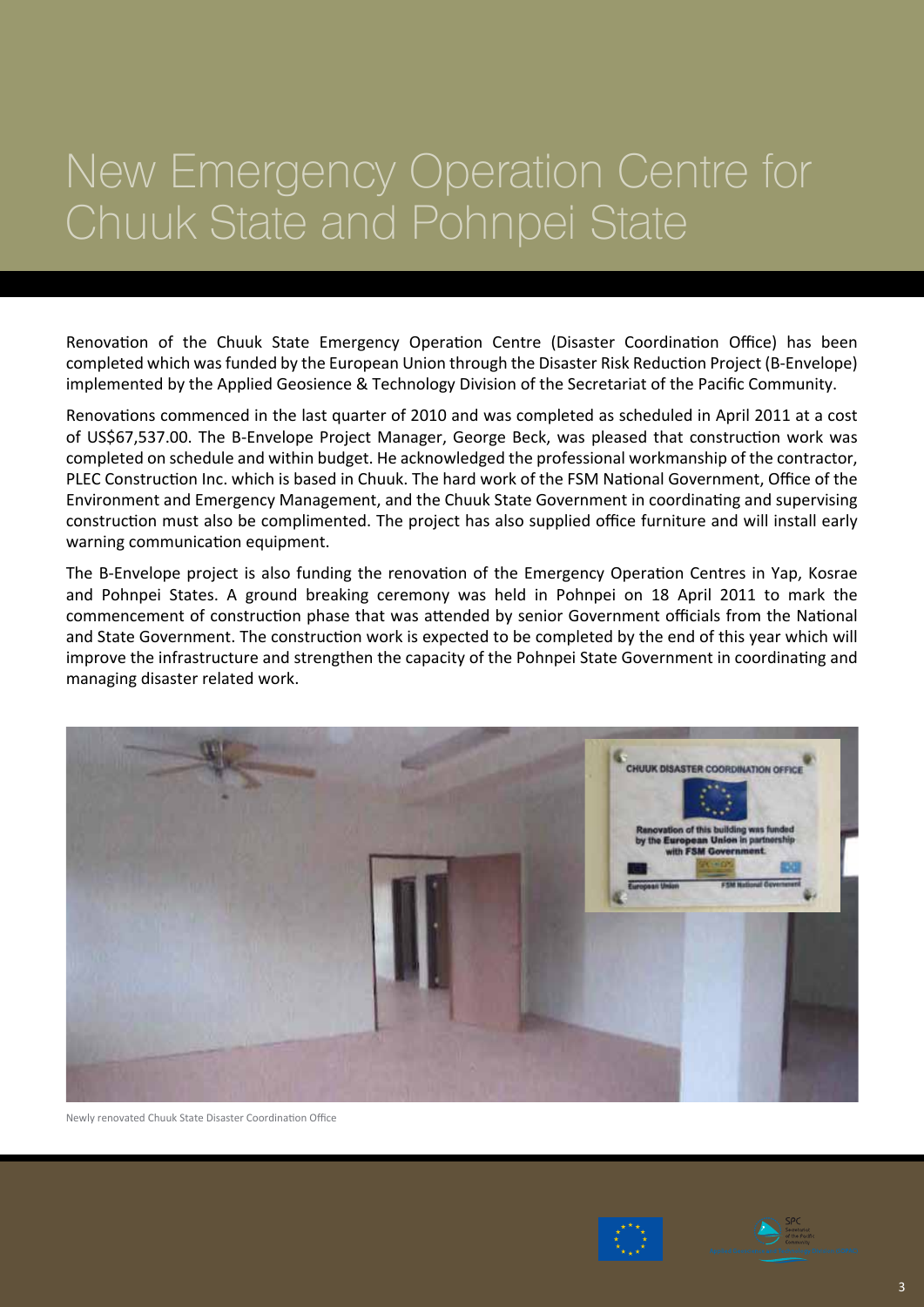![](_page_3_Picture_0.jpeg)

![](_page_3_Picture_1.jpeg)

Pohnpei State ground breaking ceremony

A national Emergency Operation Centre will also be built at the National Government complex in Palikir. Architectural and engineering plans for the national EOC are being finalised and tenders for construction work is expected to be launched in May 2011. The Emergency Operation Centres in all States including the national EOC will be outfitted with early warning communication equipment. A total of Euro 1.4 million is allocated under the project to support the Government of the Federated States of Micronesia to upgrade infrastructure and strengthen early warning systems in the Federated States of Micronesia.

![](_page_3_Picture_4.jpeg)

![](_page_3_Picture_5.jpeg)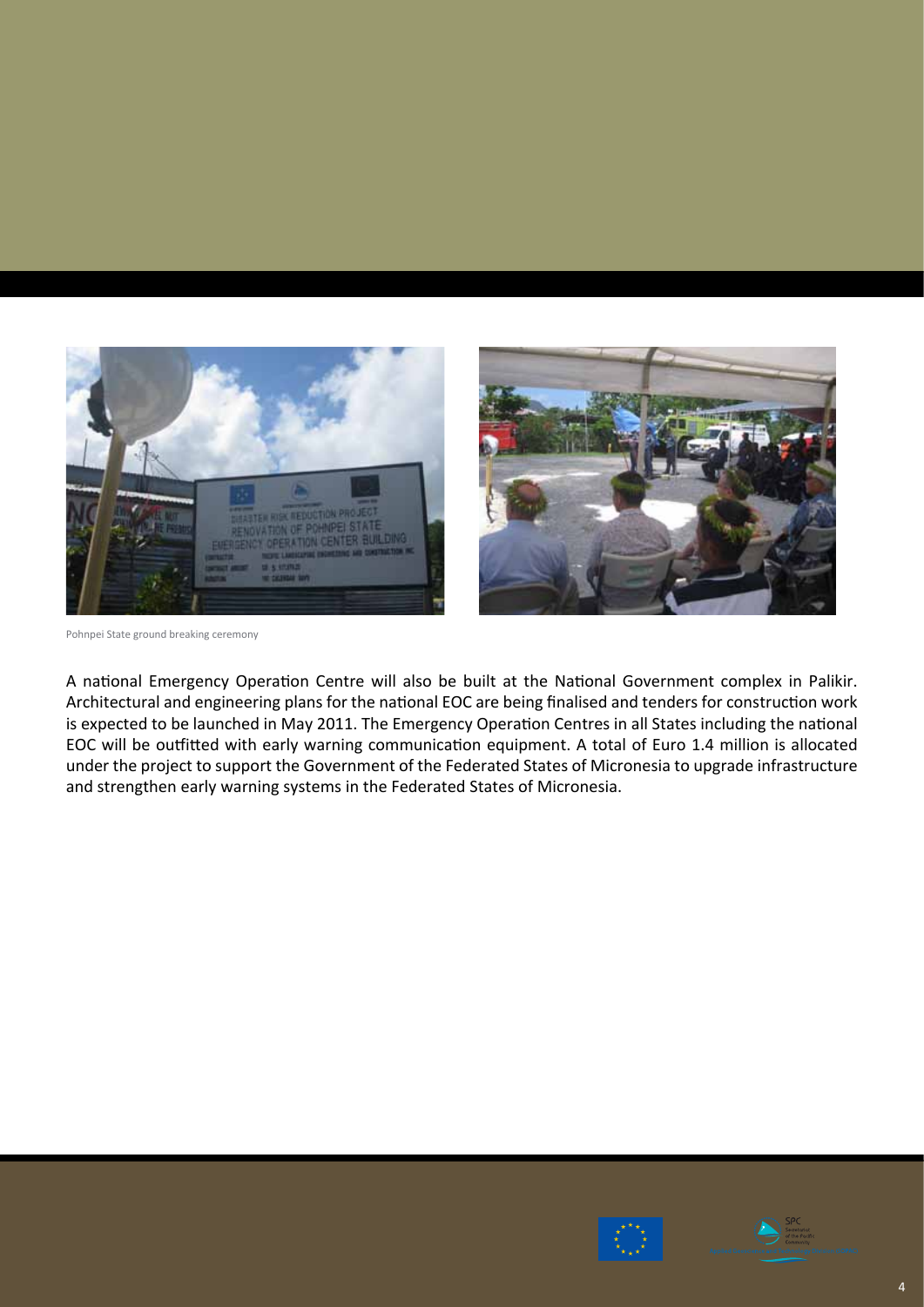### Progress on the Marshall Islands Joint National Action Plan

In late March 2011, a regional Mission Team comprised of SPC (with representation from both SPC Pohnpei and SOPAC's DRP), SPREP and the World Bank travelled to the Republic of the Marshall Islands (RMI) with an aim to progress the development of a Joint National Action Plan for Climate Change Adaptation and Disaster Risk Management. The Mission followed on from the review of RMI's Disaster Risk Management National Action Plan (DRM NAP) and the development of a National Climate Change Policy Framework, both of which occurred in November 2010 and highlighted the need to address risk holistically in the RMI. The RMI government were therefore keen to follow the path of other Pacific Island Countries (Tonga, Cook Islands and now Niue) in integrating and mainstreaming their approach to risk management with a Joint National Action Plan (JNAP).

The Mission Team worked in partnership with the RMI's Chief Secretary's Office and the Office of Environmental Planning and Policy Coordination (OEPPC). OEPPC were instrumental in garnering national support and ownership of the National Climate Change Policy Framework, in part by engaging heavily with youth via a climate change slogan campaign. Consultations on the Climate Change Policy were undertaken with the Council of Chiefs and the Women's Annual Conference. The Climate Change Policy also gained support as it was translated into Marshallese. The groundwork for raising the profile of action on climate change, and incorporating the climate change elements into a national action plan had therefore already taken place. The Mission Team worked alongside RMI government stakeholders in merging the existing DRM NAP with priorities from the National Climate Change Policy to develop joint goals and objectives – and therefore an integrated and holistic approach to risk management.

A draft JNAP Matrix was developed over the course of the Mission and presented to RMI's National Climate Change Committee, and to a National Stakeholders Workshop – the latter included participants from national and local government, NGOs, the private sector and civil society. Both meetings were well attended and were heavily driven by the RMI government, including the presentations justifying why a JNAP is the best path to follow. Much of the presentation material was presented in Marshallese, which ensured a high level of understanding of participants and also ensured a high level of national ownership and a genuine Marshallese flavour. Constructive feedback from all participants resulted, which greatly strengthened the content and direction of the draft JNAP Matrix.

![](_page_4_Picture_4.jpeg)

Follow-up actions from the Mission include refinement of preliminary JNAP costings, which were also developed over the course of the Mission, incorporation of Workshop input into draft JNAP Matrix and editing of the existing JNAP text to reflect the emerging financing and institutional arrangements. Discussions on dates for return engagement are also underway.

![](_page_4_Picture_6.jpeg)

![](_page_4_Picture_7.jpeg)

![](_page_4_Picture_8.jpeg)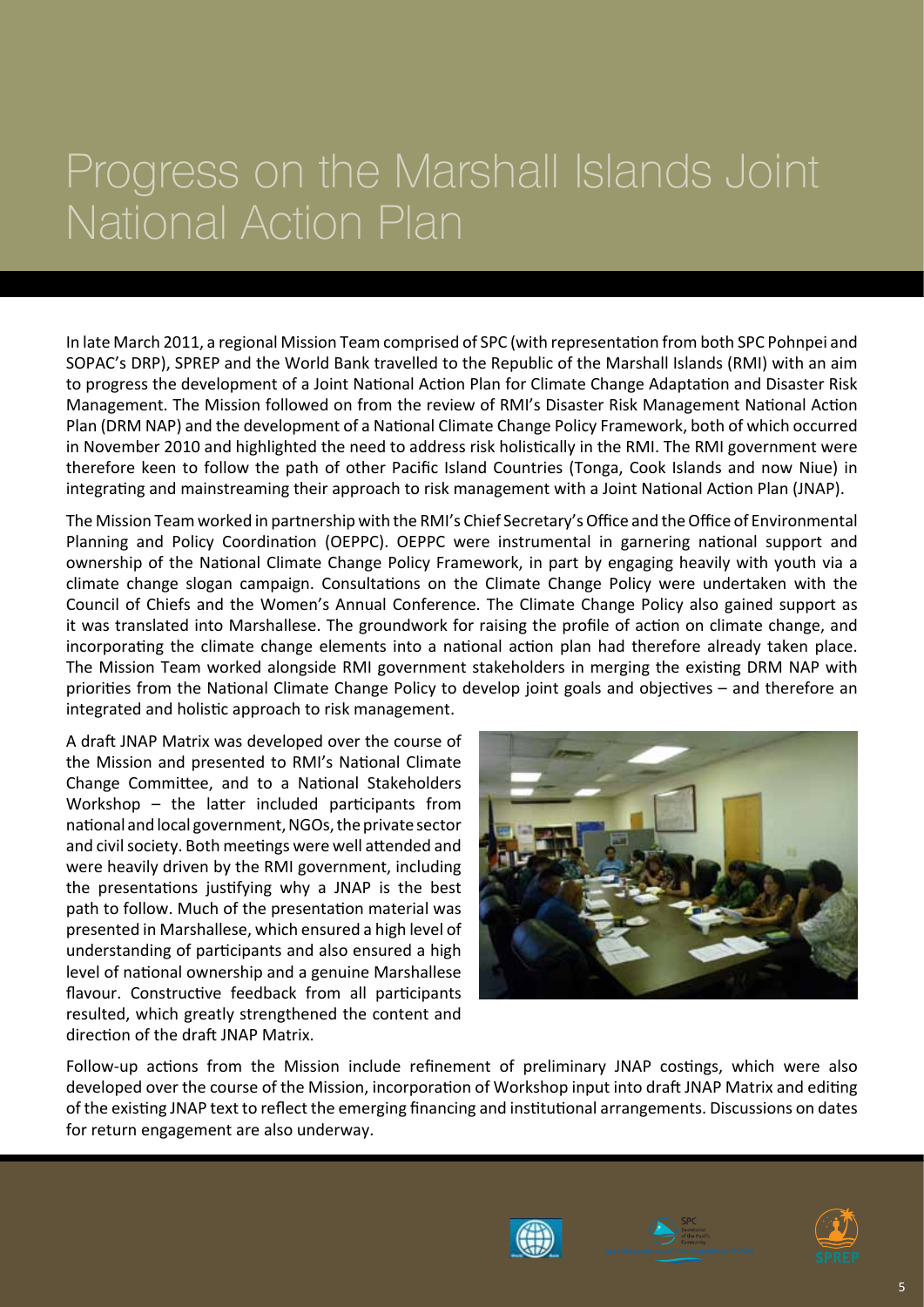### Climate Change Week and Joint National Action Planning in Cook Islands

The Government of Cook Islands hosted a week long workshop from 28 Feb to 4 March 2011, with the main objective of advancing national preparedness for the impacts of Climate Change and Disasters in Cook Islands. The workshop combined a number of key ingredients to addressing these impacts including: an overview of Climate Change and Disasters; Joint National Action Planning (JNAP); options for Climate Change (and DRM) Institutional Arrangements; development of a Climate Change Policy; and the development of a proposal to the Adaptation Fund for implementing the JNAP.

Participation of the workshop included representatives from: Outer Island Administrations; Ministries; Civil Society; scientific community; regional agencies and international development partners. The workshop was a joint initiative of the Office of the Prime Minister, the National Environment Service, and Emergency

Management Cook Islands, supported by a range of regional and international partners. The following statement was made by the workshop participants to the Prime Minister of Cook Islands:

*"We believe that our approach to climate should be likened to a well made 'vaka' – the institutional arrangements representing the canoe; the tide and the currents representing the uncharted changing weather patterns; the 'ama' representing the enabling policy and legislation; the 'kiato' representing the financial resources needed to hold the entire structure together; the 'oe' representing the National Action Plan giving us direction; and the people paddling the canoe representing the human resources required to move us forward. Currently our 'vaka' is weak – it is poorly designed, our paddlers are few, and we are at the mercy of the ocean currents and in danger of capsizing".*

![](_page_5_Picture_5.jpeg)

Liz Koteka (Office of the Prime Minister) speaking to workshop participants on the importance of mainstreaming risk management in to planning and finance processes

The main message here is that for real progress to be made in addressing climate change and disasters, a holistic and multi-faceted approach is required, rather like the building and functioning of a 'vaka'. SOPAC and UNDP Pacific Centre were able to support the development of key components of the 'vaka' through the JNAP process (the 'oe'), as well as through providing interim arrangements for the establishment of a Climate Change (and DRM) unit within the Office of the Prime Minister.

![](_page_5_Picture_8.jpeg)

![](_page_5_Picture_9.jpeg)

![](_page_5_Picture_10.jpeg)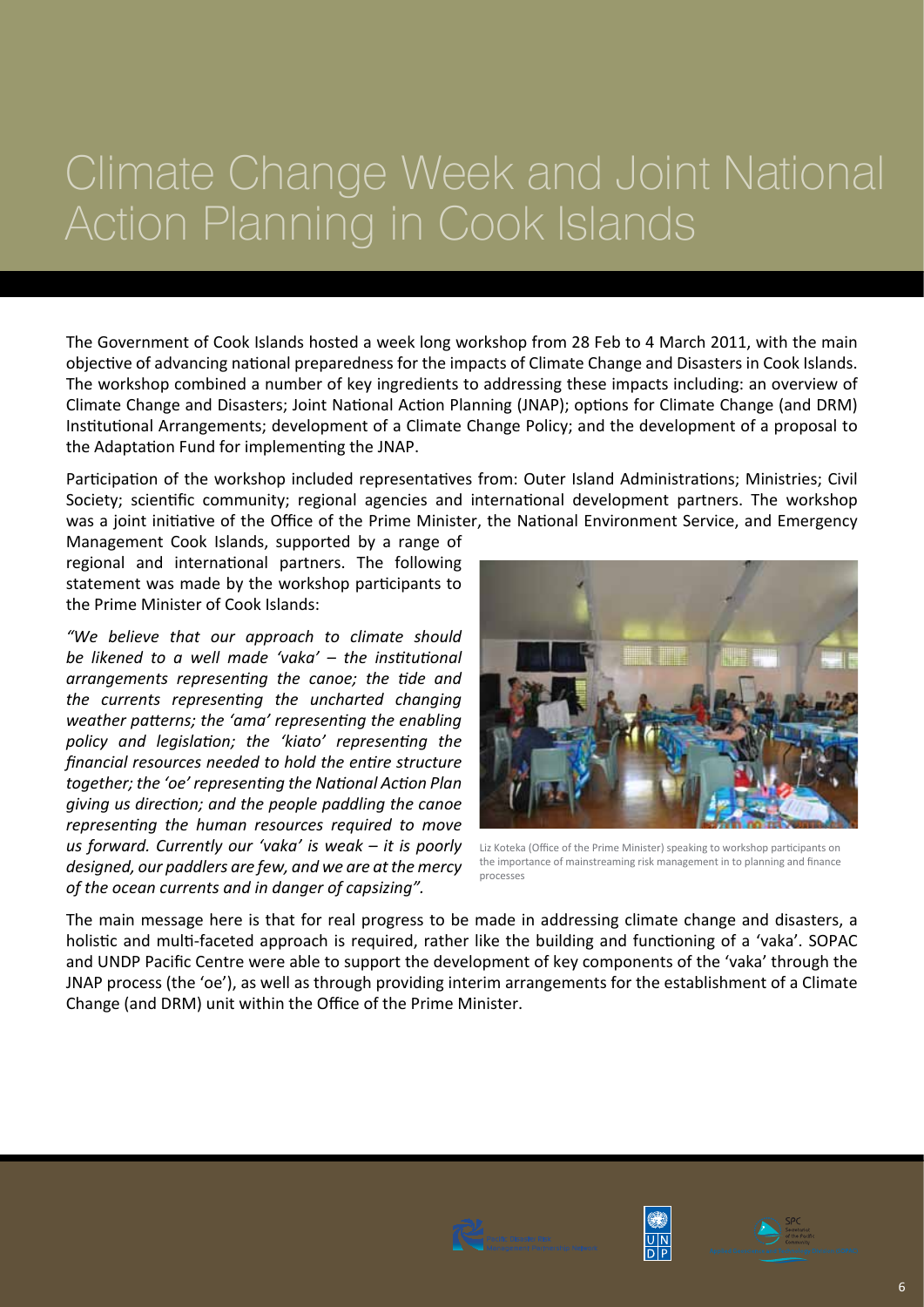#### Disaster Management Training for Final Year Nursing Students

Over the past three years the Solomon Islands National Disaster Management Office (NDMO) has been advancing a new strategy to promote more community involvement in disaster risk management. With support from the SPC Applied Geoscience & Technology Division's (SOPAC) Pacific Disaster Risk Management Programme (PDRMP) the SI NDMO has been able to conduct disaster management training courses for 3rd year nursing students at the Solomon Islands College of Higher Education (SICHE). Over the past 2 years more than eighty nurses, who are now serving in different parts of the country, have received similar training during their final year at SICHE. This year an additional sixty-one final year nursing students completed the 5-day training alongside participants from other selected agencies including Education, NDMO, Red Cross, World Vision and St Johns Ambulance. The PDRMP courses delivered were Introduction to Disaster Management (IDM) and Initial Damage Assessment (IDA), which are part of a suite of disaster management courses developed through on-going programmes implemented by The Asia Foundation (TAF) with funding support from USAID's Office of U.S. Foreign Disaster Assistance (OFDA).

"The most significant aspect of this training is our ability to capitalise on our strong relationship with the health sector for this disaster risk management training to be included into the SICHE School of Nursing and Health Studies curricula", says the Director of the Solomon Islands NDMO, Mr. Loti Yates. "It is a lot for the students to take on in addition to their final year formal nursing curricula. At present the disaster management training is being conducted during the mid-term break, requiring additional commitment from the students. However, each year the trainers continue to see great interest and enthusiasm exhibited by the students as they recognise how very relevant these courses are to their field of study".

The decision to provide this training was simple  $-$  as it provides the students with solid practical knowledge in disaster risk management. In their nursing roles they will provide integral links between national government arrangements and the communities in which they will work. Having knowledge of disaster risk management concepts will value add to the roles they will assume in the health sector, and assist the National Disaster Management Office in taking disaster management and risk reduction measures right down to the grassroots level.

Mr. Loti Yates adds that effective disaster risk management is more than just having national arrangements in place. "Everyone needs to take a more proactive role, ensuring key partners are not only fully sensitised to the national disaster arrangements but

![](_page_6_Picture_5.jpeg)

3rd year nursing students identifying their roles in disaster risk management during the training at SICHE in Solomon Islands

![](_page_6_Picture_7.jpeg)

![](_page_6_Picture_8.jpeg)

![](_page_6_Picture_9.jpeg)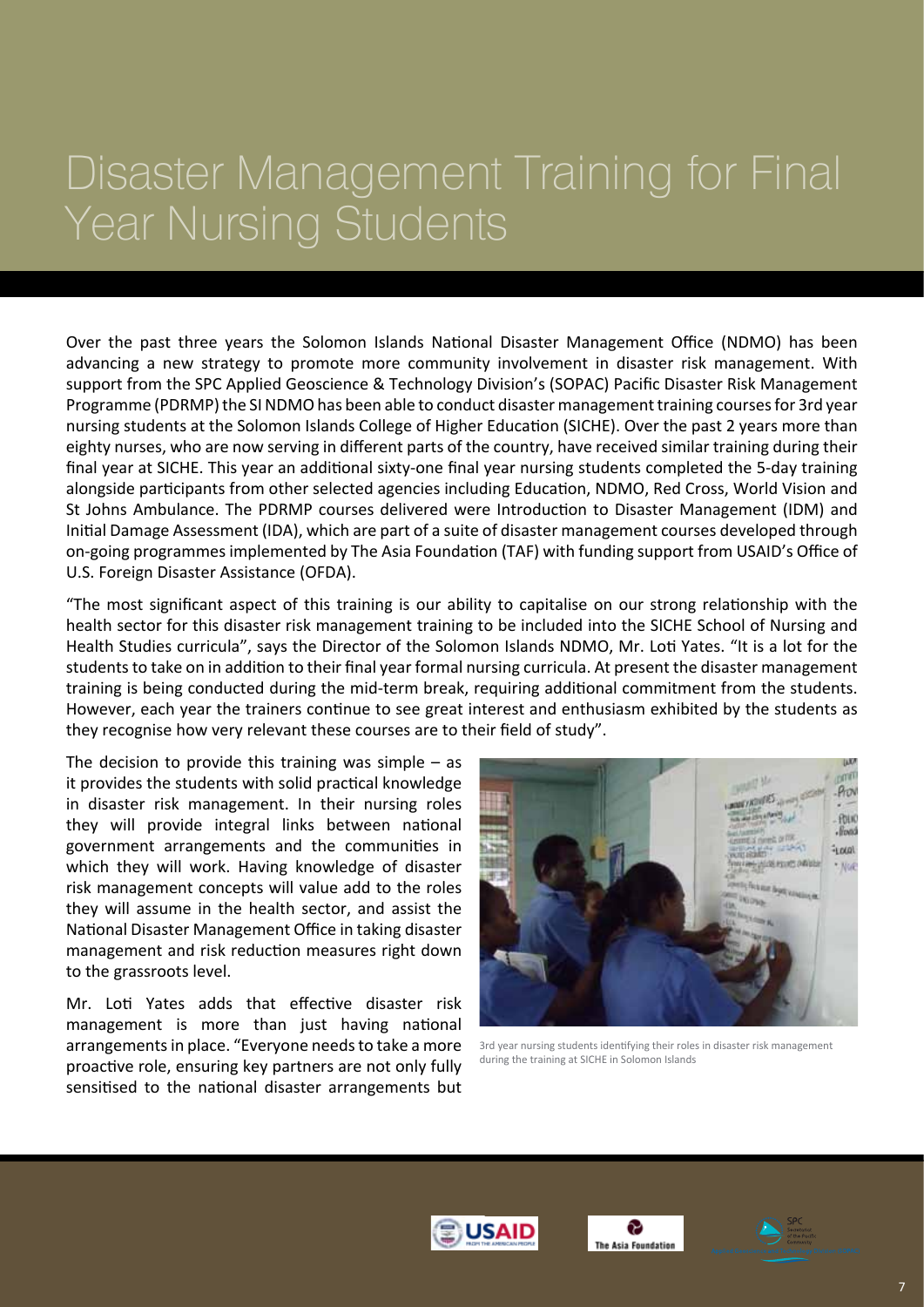trained in essential aspects such as post disaster assessments. Understanding disaster terminology, which is covered in the Introduction to Disaster Management (IDM) Course, is critical to alleviating misunderstandings when called to undertake national duties, particularly during times of response. Disaster management is everybody's business". "The NDMO has a coordinating role, as the human and physical resources to respond during disasters come from a range of agencies, including the Ministry of Health. If the custodians of such resources are not fully aware of their roles in the national arrangements, coordination can and will be a difficult task", adds Mr Yates.

This initiative between the Solomon Islands NDMO and SPC-SOPAC in taking disaster management training to the Solomon Islands College of Higher Education has been well received by the health care preparedness community. Following on from this year's SICHE courses the Solomon Islands NDMO has been approached to conduct 3 more similar trainings for tertiary institutions before the end of 2011.

![](_page_7_Picture_2.jpeg)

![](_page_7_Picture_3.jpeg)

![](_page_7_Picture_4.jpeg)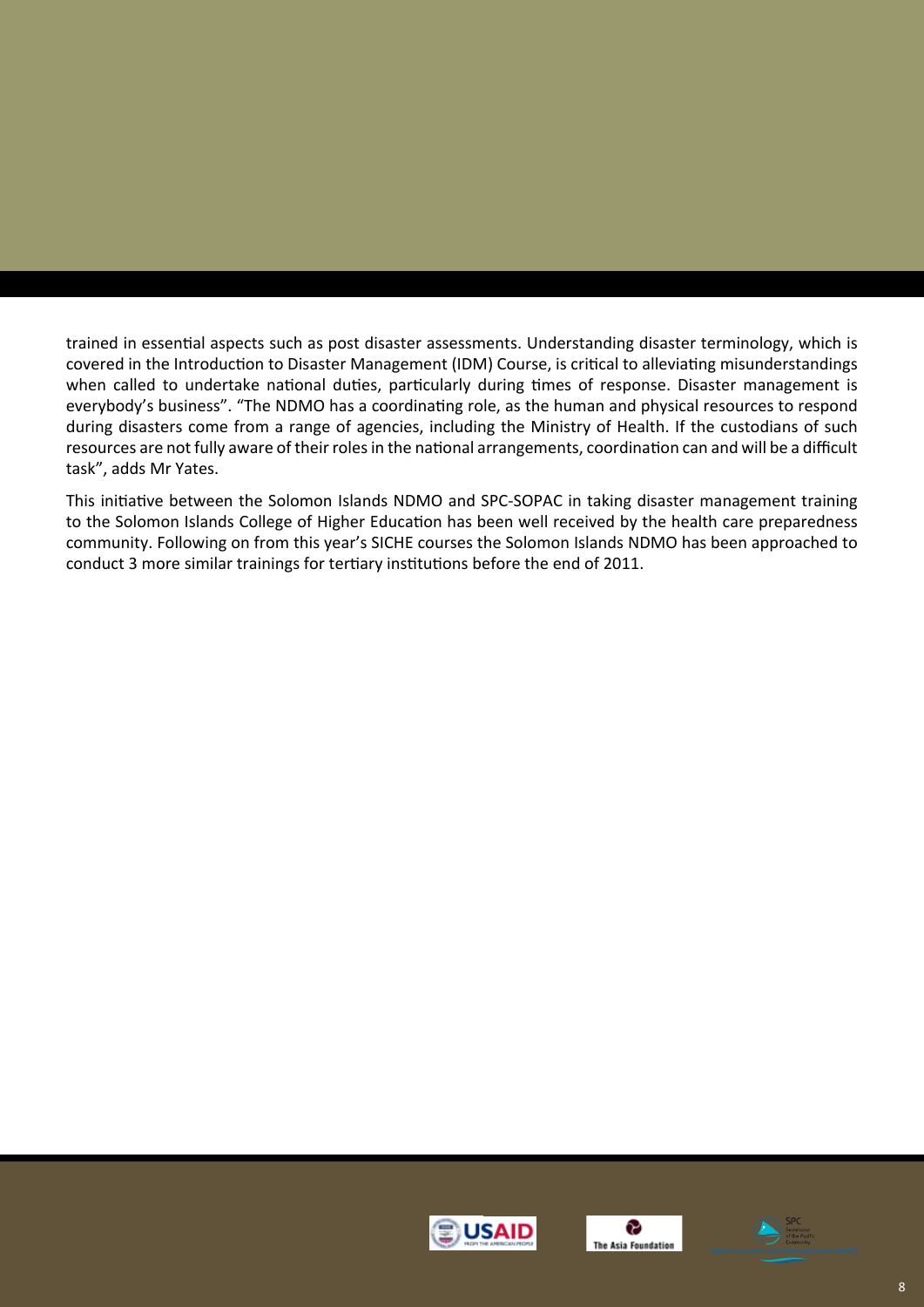### Disaster Risk Management Training For Local Municipal Government Officials Lautoka, Nadi, and Sigatoka

The Fiji NDMO in collaboration with the SPC/SOPAC-based Pacific Disaster Risk Management (Training) Program (PDRMP) delivered a second round of Introduction to Disaster Management (IDM) training for local government officials from city and town municipal councils located in the south-western part of the main island Viti Levu. Participants to the 3-day course were from the Lautoka City Council, the Nadi Town Council and the Sigatoka Town Council, as well as the Nadi and Lautoka Rural Local Authorities; the Sigatoka, Nadi and Lautoka Fire Stations; the Lautoka Police, and staff of the national Disaster Management Office – Suva.

A number of outcomes were achieved during the training, which included:

- assessments of hazards in the three municipalities;
- determination of levels of vulnerability that exist for each municipality;
- analyses of the levels of risks for priority hazards in each of the municipalities;
- consideration for mainstreaming disaster risk management into municipal plans and budgets;;
- need to strengthen district level disaster risk management committees by including representation from municipalities and the business communities;
- agreement on the need to formulate municipal disaster plans.

The Fiji NDMO will conduct similar training for the rest of the Western division municipalities (Ba, Tavua, Rakiraki and Vatukoula) and for the Northern division over the next couple of months.

![](_page_8_Picture_10.jpeg)

![](_page_8_Picture_11.jpeg)

![](_page_8_Picture_12.jpeg)

![](_page_8_Picture_13.jpeg)